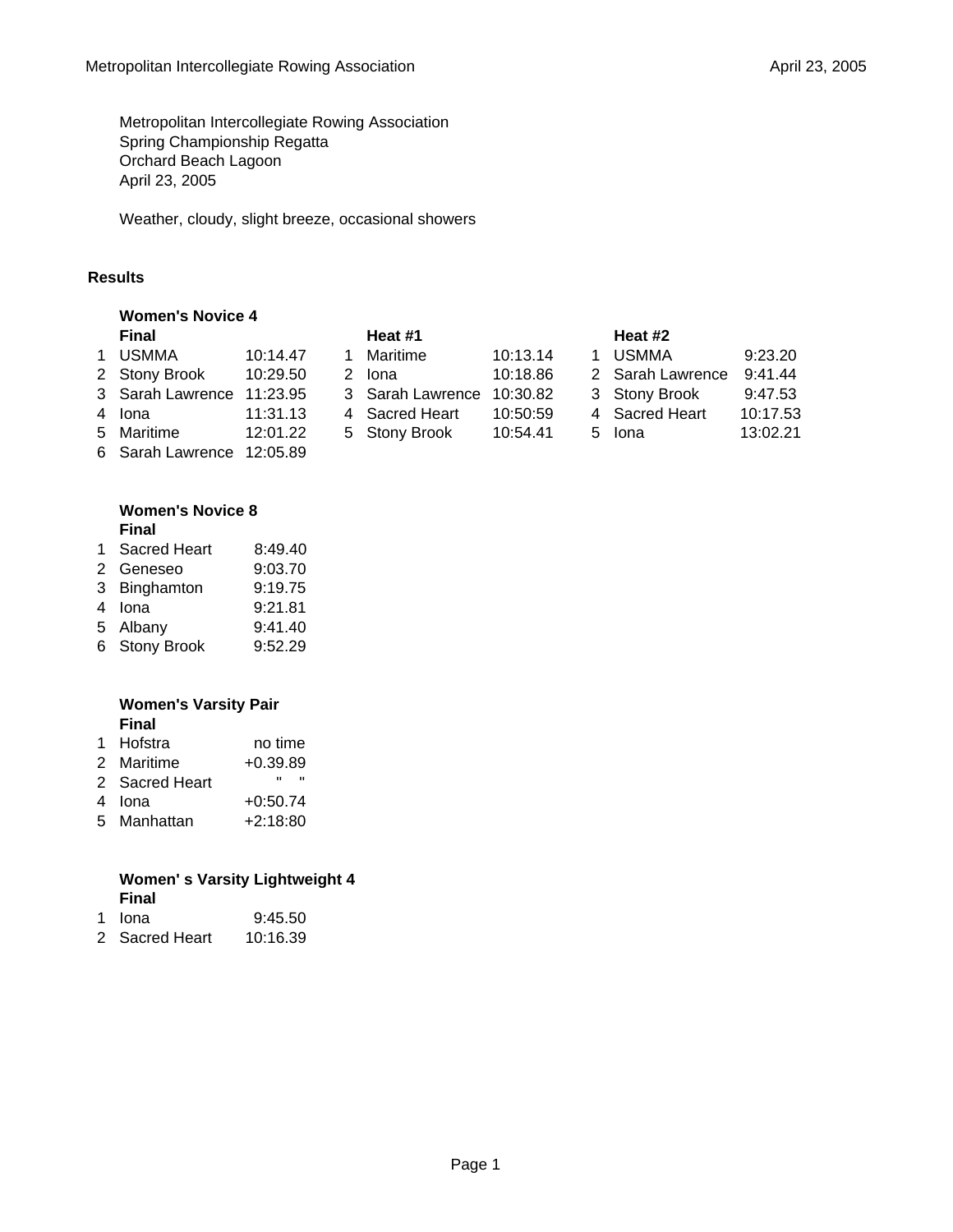|              | <b>Women's Varsity 4</b> |          |   |              |          |                      |                     |          |
|--------------|--------------------------|----------|---|--------------|----------|----------------------|---------------------|----------|
|              | <b>Final</b>             |          |   | Heat #1      |          |                      | Heat #2             |          |
| $\mathbf{1}$ | Binghamton               | 9:48.20  | 1 | Geneseo      | 9.22.60  | 1                    | Binghamton          | 9:11.28  |
|              | 2 Geneseo                | 9:54.90  | 2 | Sacred Heart | 9:32.75  | $\mathbf{2}^{\circ}$ | <b>Stony Brook</b>  | 9:26.85  |
|              | 3 Sacred Heart           | 10:15.79 | 3 | Iona         | 9:52.52  | 3                    | <b>Sacred Heart</b> | 9:52.52  |
|              | 4 Stony Brook            | 10:27.50 | 4 | Hofstra      | 11:06.07 | 4                    | Hofstra             | 10:45.99 |
|              | 5 Albany                 | 10:29.73 |   |              |          |                      |                     |          |
|              | 6 NYU                    | 11:07.55 |   | Heat #3      |          |                      |                     |          |
|              |                          |          | 1 | Albany       | 9:14.00  |                      |                     |          |
|              |                          |          | 2 | <b>NYU</b>   | 9:33.17  |                      |                     |          |
|              |                          |          | 3 | <b>USMMA</b> | 10:04.79 |                      |                     |          |
|              |                          |          | 4 | Manhattan    | 10:32.53 |                      |                     |          |

## **Women's Varsity 8 Final**

- 1 Binghamton 8:41.13
- 2 Iona 8:54.43 3 Stony Brook 9:01.47
- 4 Sacred Heart 10:14.25

|   | <b>Men's Novice 4</b> |         |   |               |          |   |                    |         |
|---|-----------------------|---------|---|---------------|----------|---|--------------------|---------|
|   | Final                 |         |   | Heat #1       |          |   | Heat #2            |         |
| 1 | Maritime              | 8:34.20 |   | <b>USMMA</b>  | 7:43.87  |   | <b>Stony Brook</b> | 7:52.80 |
|   | 2 Stony Brook         | 8:54.87 | 2 | Manhattan     | 8:31.31  |   | 2 USMMA            | 8:10.55 |
|   | 3 USMMA               | 9:24.14 |   | 3 Albany      | 9:04.85  | 3 | Maritime           | 8:20.92 |
|   | 4 Manhattan           | 9:38.16 |   | 4 Stony Brook | 10:08.95 | 4 | Hofstra            | 8:29.48 |
|   | 5 Albany              | 9:46.16 |   |               |          |   | 5 Iona             | 9:02.90 |

# **Men's Novice Light 4 Final**

| Maritime | 8:55.30 |
|----------|---------|
|          |         |

2 Iona 9:10.13

# **Men's Novice 8 Final**

| $1 \quad$ | Maritime      | 7:28.70 |
|-----------|---------------|---------|
|           | 2 Binghamton  | 7:35.96 |
|           | 3 Fordham     | 7:54.34 |
|           | 4 Iona        | 8:11.86 |
|           | 5 Albany      | 8:41.38 |
|           | 6 Stony Brook | 9:46.58 |
|           |               |         |